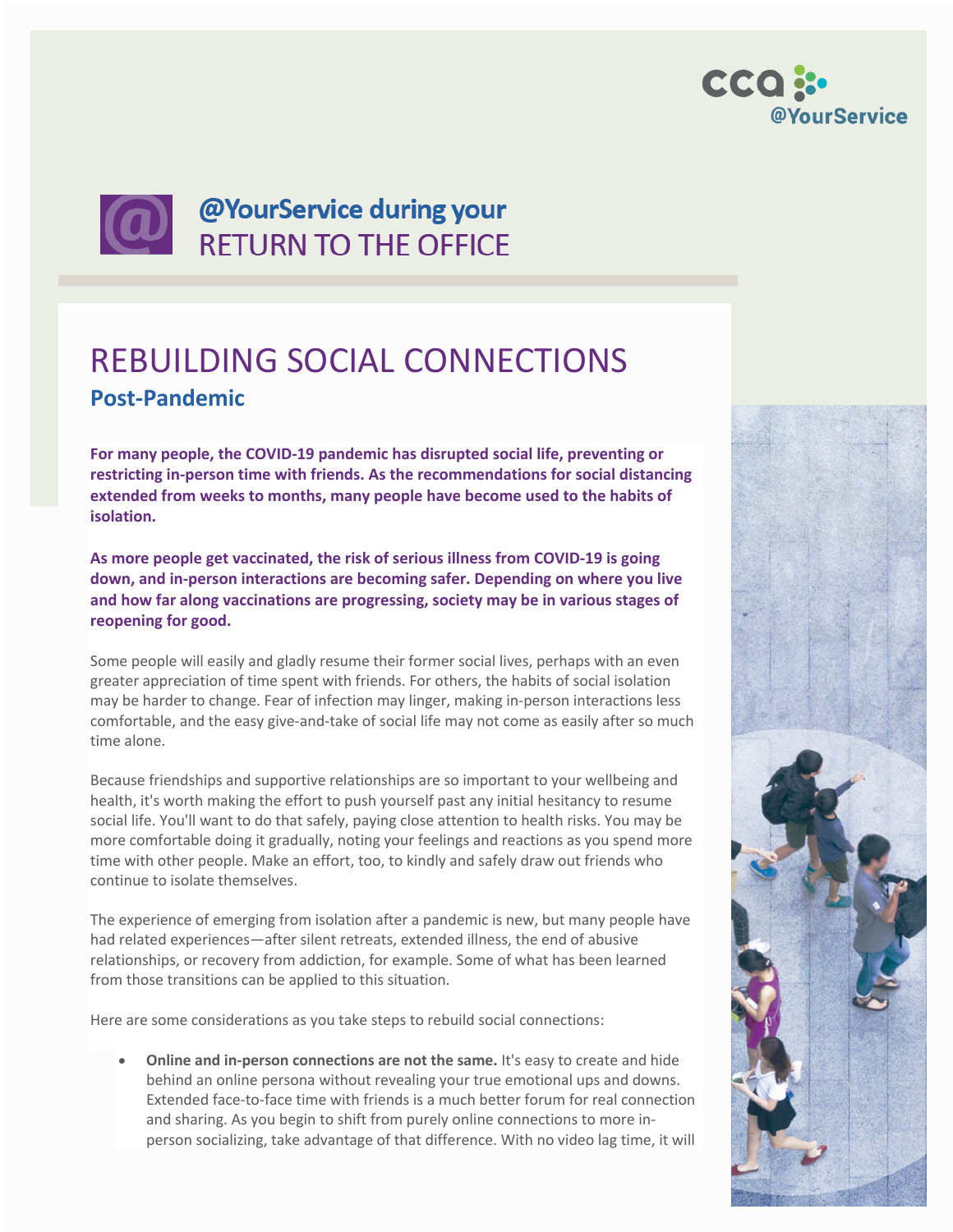



be easier to talk in person. And with a full read of body language, expressions, and voice tones, it will be easier to connect emotionally.

- **Be compassionate and patient**—with yourself and with others. Not everyone will be comfortable resuming social life at the same pace. You or some of your friends may feel shy and awkward at first or find social interactions exhausting. That's normal. Don't push too hard or too fast. Give it time, but don't give up either. Keep going, step-by-step, until you become more comfortable together.
- **Think back to your relationships before the pandemic.** What did you value about them? What made you uncomfortable? In which relationships did you listen to and support each other? Which friends seem to have your best interest at heart? Which friends lifted your spirits, and which left you drained of energy? As you resume your social connections, start with your most valued and mutually supportive friendships.
- **Be brave and resist fear.** It can be scary to reach out and reconnect, especially if you're worried about being awkward, embarrassing yourself, or being rejected. Be brave. Push yourself past those initial worries. Accept that you might feel uncomfortable with other people at first. Recognize that everyone makes mistakes at times. It's OK to stumble in your social interactions. It's part of being human. Good friends will appreciate you for who you are. If the first people you try to connect with don't have time or aren't ready yet, wait a bit and try again.
- **Counter negative thoughts with positive reframing.** If you hit roadblocks in your efforts to rebuild social connections, take a step back, and consider whether they are real or imagined. Are you reading too much into someone's slow response to your invitation? Might they be genuinely busy with a work crunch, young children, or care for an aging parent rather than avoiding you? Think of positive explanations for what you're observing. Challenge your negative and unrealistic thoughts.
- **Be vulnerable.** It's tempting to keep defensive armor up and present an appearance of emotional strength and steady happiness. However, if that's not the real you, you're wasting the opportunity and value of social connections. Of course, you don't want to unload all of your unhappiness in an initial get-together. Think how you'd react if your friends did that. Work up gradually from easy talk about work, movies, or sports, to more meaningful topics that involve sharing feelings. Don't be afraid to ask for help from a friend, and be willing to give help when needed.